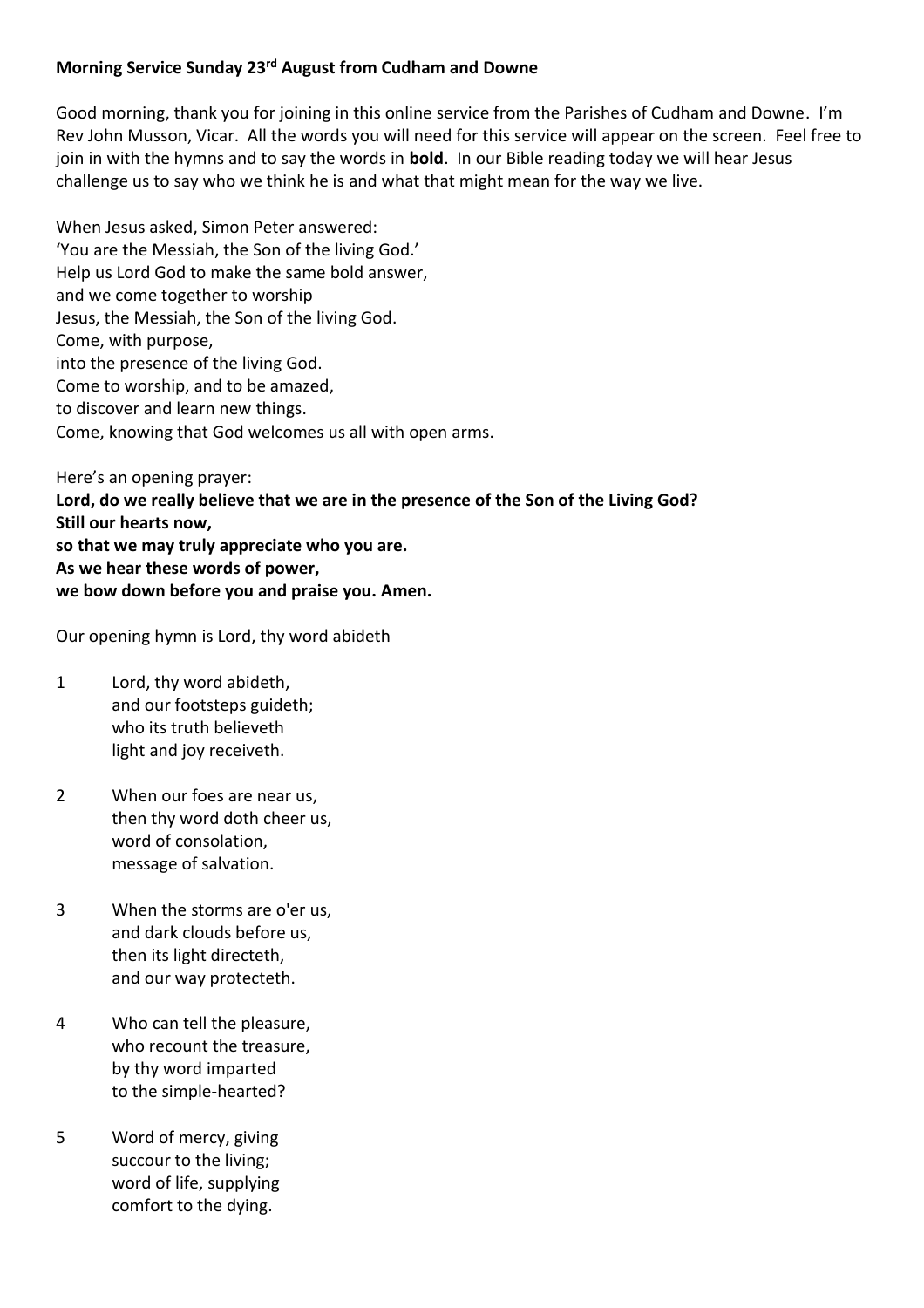6 O that we discerning its most holy learning, Lord, may love and fear thee, evermore be near thee.

We now spend time saying sorry to God:-

Lord, thank you that you are always ready to forgive me when I trust you enough to confess my sins to you, even when I feel I don't deserve it. **Be merciful to me, O God.**

Forgive me for the times when just because someone else's story is different from mine I don't always want to believe it. Forgive me for the times I only live my story, not seeing the bigger picture. **Be merciful to me, O God.**

Forgive me for the times I see you as less than the Son of God, and my whole outlook on life needs a good dose of your love and understanding. **Be merciful to me, O God. Amen.**

May the God of love bring us back to himself, forgive us our sins, and assure us of his eternal love in Jesus Christ our Lord. **Amen.**

Our bible reading is read by Karen and comes from Matthew 16:13-20, then there's a craft activity from Denise after which we welcome our guest preacher, Rt Rev. Wallace Benn, Vice president of Church Society.

## **Matthew 16:13-20**

13 When Jesus came to the region of Caesarea Philippi, he asked his disciples, "Who do people say the Son of Man is?" 14 They replied, "Some say John the Baptist; others say Elijah; and still others, Jeremiah or one of the prophets." 15 "But what about you?" he asked. "Who do you say I am?"

16 Simon Peter answered, "You are the Messiah, the Son of the living God."

17 Jesus replied, "Blessed are you, Simon son of Jonah, for this was not revealed to you by flesh and blood, but by my Father in heaven. 18 And I tell you that you are Peter, and on this rock I will build my church, and the gates of Hades will not overcome it. 19 I will give you the keys of the kingdom of heaven; whatever you bind on earth will be bound in heaven, and whatever you loose on earth will be loosed in heaven." 20 Then he ordered his disciples not to tell anyone that he was the Messiah.

Sermon - Rt Rev Wallace Benn…

## Let us declare our faith in God.

**We believe in God the Father, from whom every family in heaven and on earth is named. We believe in God the Son, who lives in our hearts through faith, and fills us with his love. We believe in God the Holy Spirit, who strengthens us with power from on high. We believe in one God; Father, Son and Holy Spirit. Amen.**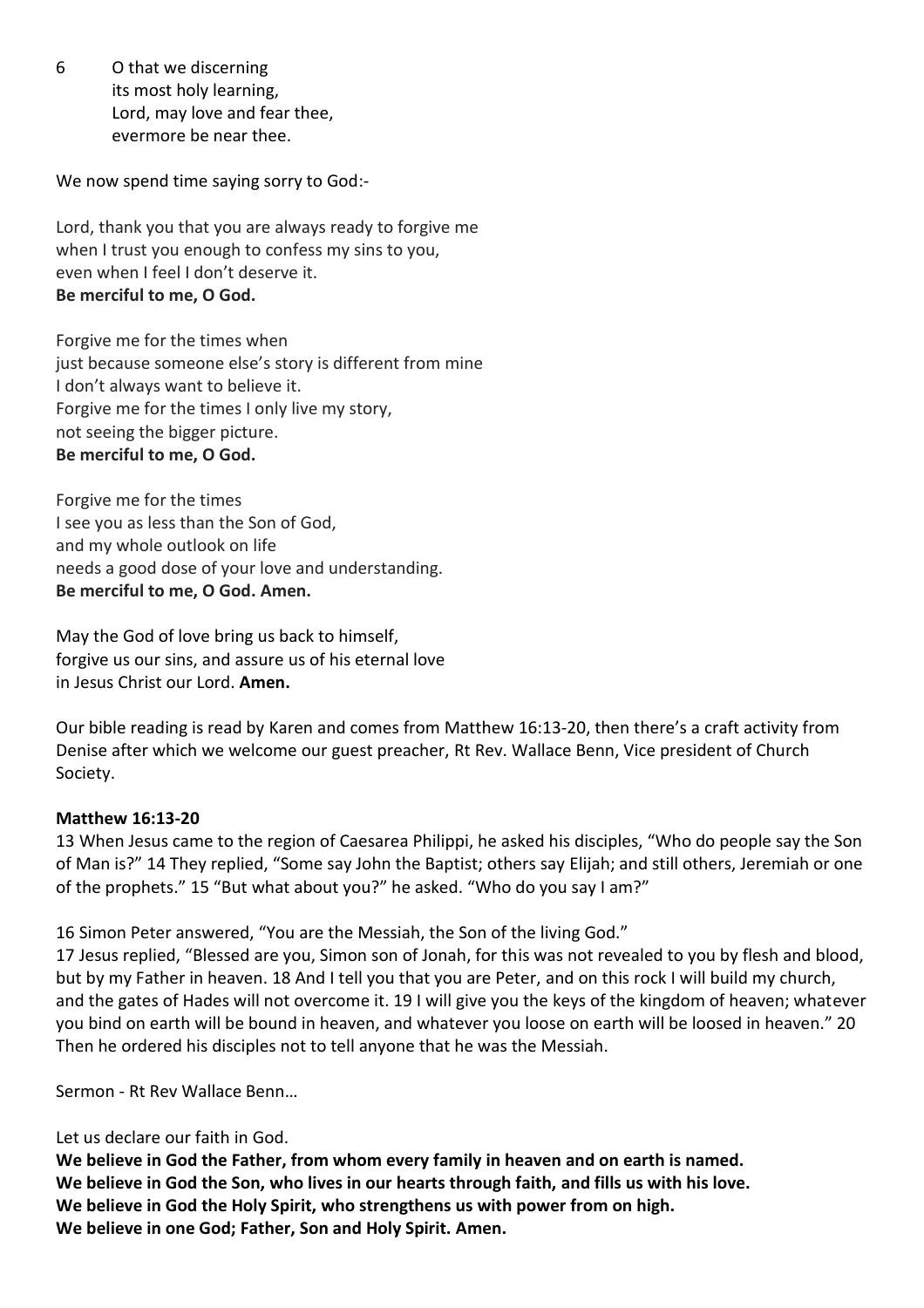Our prayers of intercession today are led by Zac:-

We trust you, Lord, to answer our prayers. Father God: **Yours is the kingdom, the power and the glory.**

We pray for people who struggle with their faith: through self-doubt, through difficult circumstances, through bad things happening, through being led astray, by wanting fame and fortune. Father God: **Yours is the kingdom, the power and the glory.**

We pray for people who feel in the dark, locked in a situation where they can find no answer, Those who are ill or bereaved that they might come to understand that you are the key to everything they need. Father God: **Yours is the kingdom, the power and the glory.**

We pray for ourselves: when we are in difficult situations, when we try to unlock doors that aren't ours to unlock, when we don't focus on the kingdom, when we don't share our story. Father God: **Yours is the kingdom, the power and the glory.**

Jesus taught us to call God our Father, so in faith and trust we pray: **Our Father in heaven, hallowed be your name, your kingdom come, your will be done, on earth as in heaven. Give us today our daily bread. Forgive us our sins as we forgive those who sin against us. Lead us not into temptation but deliver us from evil. For the kingdom, the power, and the glory are yours now and for ever. Amen.**

Our closing hymn is How shall I sing that majesty (MP3)

1 How shall I sing that Majesty which angels do admire? Let dust in dust and silence lie; sing, sing, ye heavenly choir. Thousands of thousands stand around thy throne, O God most high; ten thousand times ten thousand sound thy praise; but who am I?